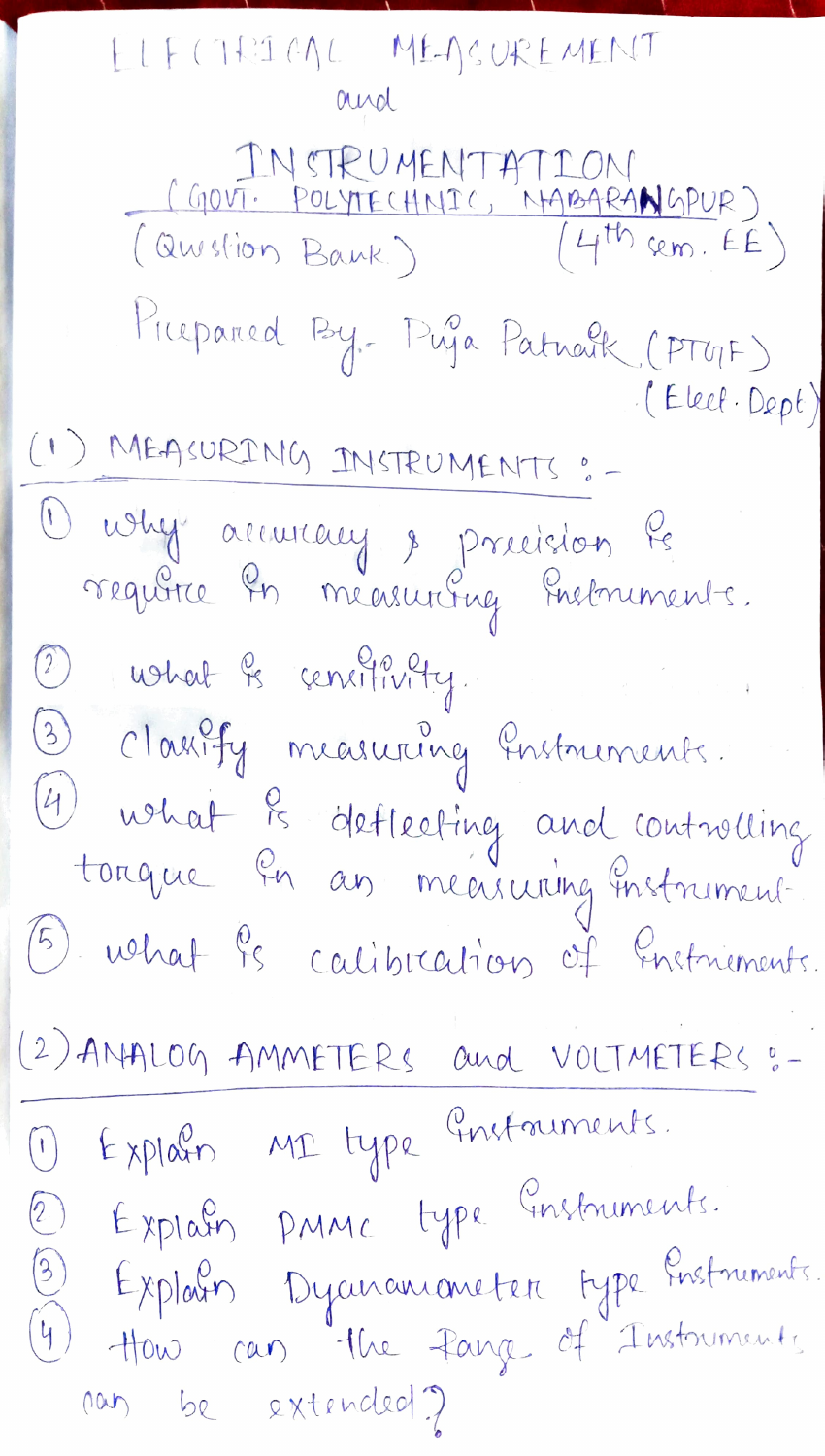| (3) WATTMETERS AND MEACUREMENT OF POUR                                                          |
|-------------------------------------------------------------------------------------------------|
| Onterprendre une se une type of Dyanomeronilon                                                  |
| 2) Exploin Induction type wattmeters.                                                           |
| (4) ENERGYMETERS AND MEASUREMENT OF<br>ENERGY 0-                                                |
| 1 Décus construction and working principle<br>of single phase Induction type Energy<br>meteres. |
| (5) MEASUREMENT OF SPEED, FREQUENCY &<br>POWER FACTOR :: -                                      |
| 1 Explain working principle of Techometer.                                                      |
| 2) How can we measure power factor.<br>Explain.                                                 |
| 3) Explorer about Electrical Resonance                                                          |
| type frequency meters.                                                                          |
| (G) MEASUREMENT OF RESISTANCE, INDUCTANCE<br>& EAPACITANCE :-                                   |
| 1) what is wheat slowe Bridge<br>How can we measure Resistance by<br>why it                     |